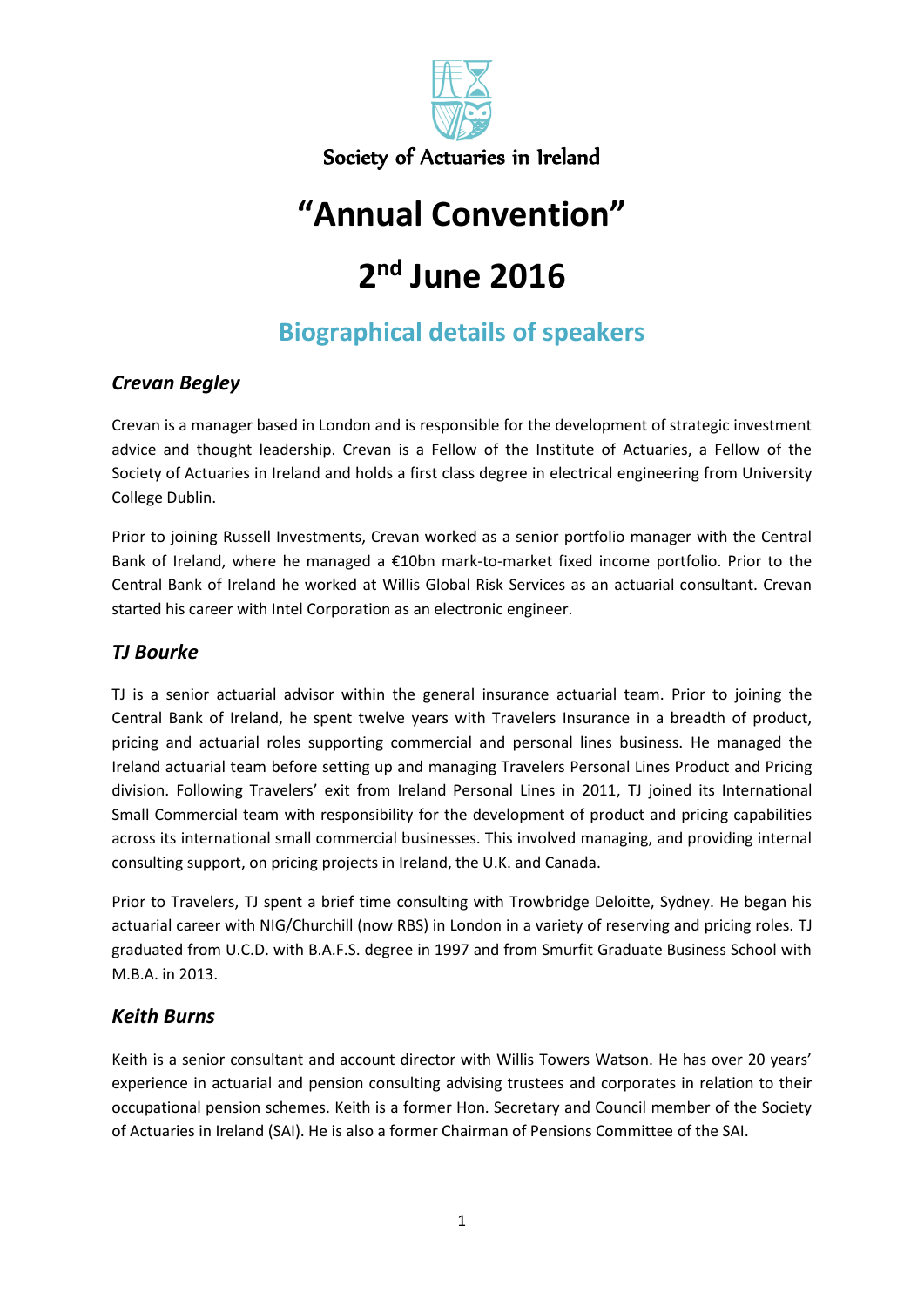

#### *Conor Byrne*

Conor is an experienced life actuary with over 25 years' experience in life insurance across Ireland & Europe. He is currently studying for a Masters in Data Analytics and is a member of the SAI Wider Fields Committee which has an active sub-committee focusing on data analytics and how actuaries can develop and learn from developments in this area. He is also a member of the new Modelling, Analytics and Insights from Data Working Party being run by the Institute of Actuaries.

#### *Mark Chisholm*

Mark is a Business Data Scientist with XL Catlin and has 10 years of experience in different pricing roles in the US and UK. His background is in helping underwriters at property & casualty insurers use data to determine prices for their policies and better understand the risk characteristics of their insureds.

#### *Michael Crawford*

Michael is co-founder of financial services data science consultancy, Applied AI. Originally trained as an actuary, Michael worked exclusively in IT managing and building both financial and actuarial systems. Recognising the rapid progress being made in the capabilities of both hardware and software, Applied AI was founded to apply machine learning techniques to the insurance industry.

#### *Niall Fitzgerald*

Niall is Business Development Director - Pensions with Zurich Life Assurance plc. He has held a number of market facing roles during his 14 years with Zurich. Prior to this Niall worked with Allied Insurance Consultants Ltd as a Senior Pensions Consultant and previously with Irish Life.

#### *Eamon Howlin*

Eamon is a senior manager in Deloitte's Actuarial, Rewards & Analytics team. He joined Deloitte in 2015 after 12 years' in the Irish non-life insurance industry; mainly in the field of capital modelling. His current role involves claims analyses for both audit clients and statement of actuarial opinions, Solvency II support and pricing support / reviews for a number of clients. He is a Fellow of the Society of Actuaries in Ireland and qualified as a Fellow of the Institute and Faculty of Actuaries in 2008.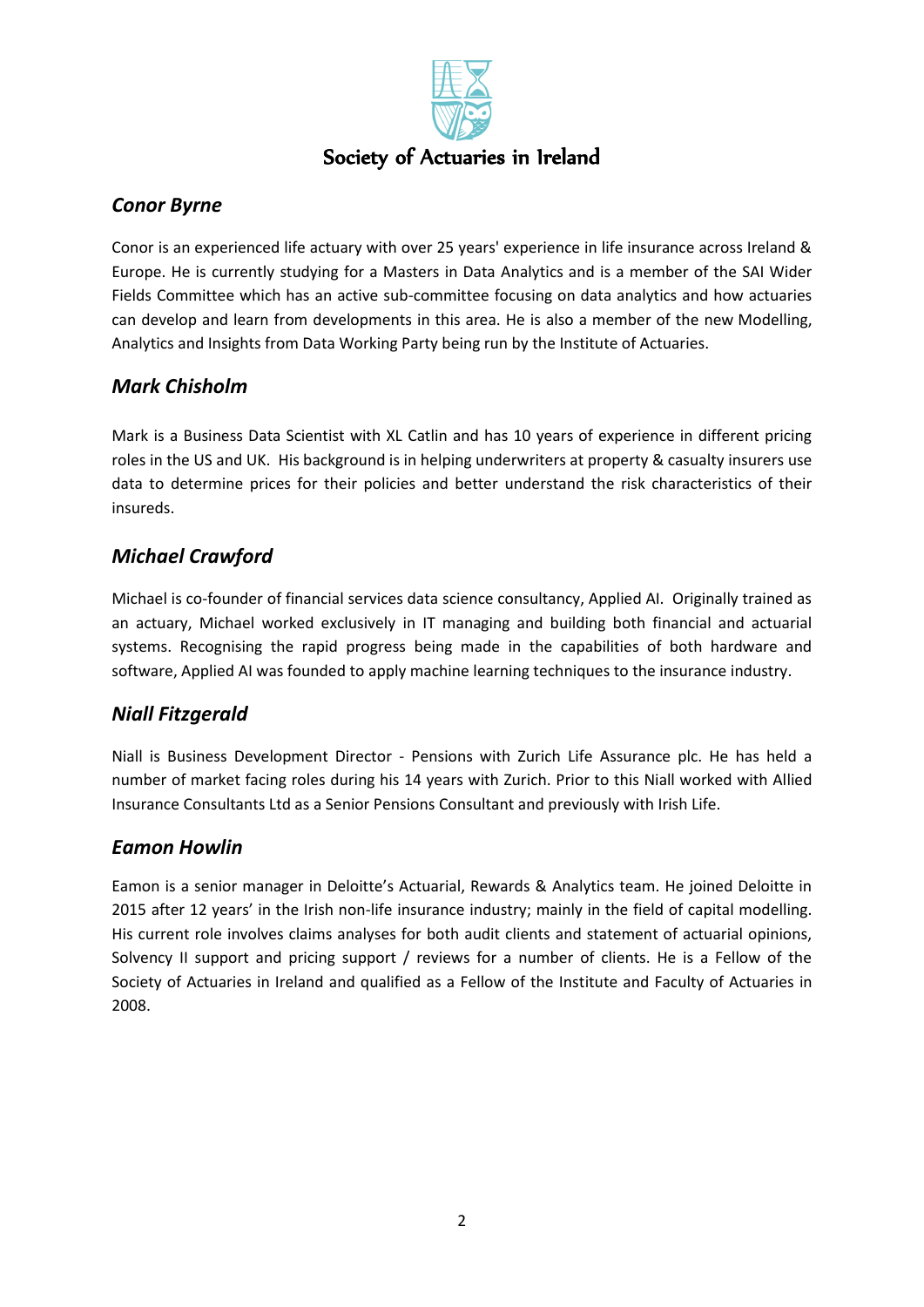

#### *Alexis Iglauer*

Alexis is head of Life Solutions - Group, which means he is responsible for the development of the PartnerRe Life's Group Employee Benefits proposition - which has data analytics as one of its core value-adds. Previously, Alexis was part of PartnerRe's business development team for protection and longevity business in both Ireland and the UK. Born and raised in South Africa, Alexis completed his actuarial degree in Pretoria and then moved first to London, then Hamburg and Cologne before joining PartnerRe in Zurich in 2005.

#### *Sinéad Kiernan*

Sinéad leads Deloitte's Non-Life Actuarial, Rewards & Analytics practice in Ireland, providing advice to domestic and international insurers. Sinead's areas of interest include Solvency II, risk management and claims reserving and she holds a number of Head of Actuarial Function roles. Prior to joining Deloitte, Sinéad worked for over ten years in the international reinsurance industry and for several years in the credit insurance and financial guarantee sectors. She has had roles on senior management teams of local and international insurance companies, reporting to the board on actuarial, risk and business matters. Sinéad speaks regularly at industry events on a wide variety of insurance topics. Sinéad is a member of the Society's General Insurance Committee and was a member of the Society's Council until 2015.

#### *Jamie Leitch*

Jamie is Head of Strategic Initiatives and member of the management team at SCOR Global Life UK. He is responsible for leading new reassurance ventures, exploring opportunities and broadening our actuarial analysis work with the aim of enhancing our relationships with clients and delivering improved financial returns. He qualified as an actuary in 2002 and, previous to SCOR, worked in the protection pricing/product development teams at Scottish Provident (including a brief secondment in Dublin!) and Standard Life. Jamie Moved to join SCOR in 2007 and became Head of Pricing in 2009 before taking on his current role in October 2013. He is a member of the CMI Assurances committee since 2009.

#### *Carol Lynch*

Carol is a director in the Financial Services Group of Deloitte in Dublin, and specialises in the provision of assurance and advisory services to clients in the insurance sector. She has been with the firm for fourteen years and has wide ranging experience in risk, advisory, accounting, and audit services. Carol has recently supported Pillar 3 projects and performed Solvency II balance sheet reviews for a number of Irish insurers.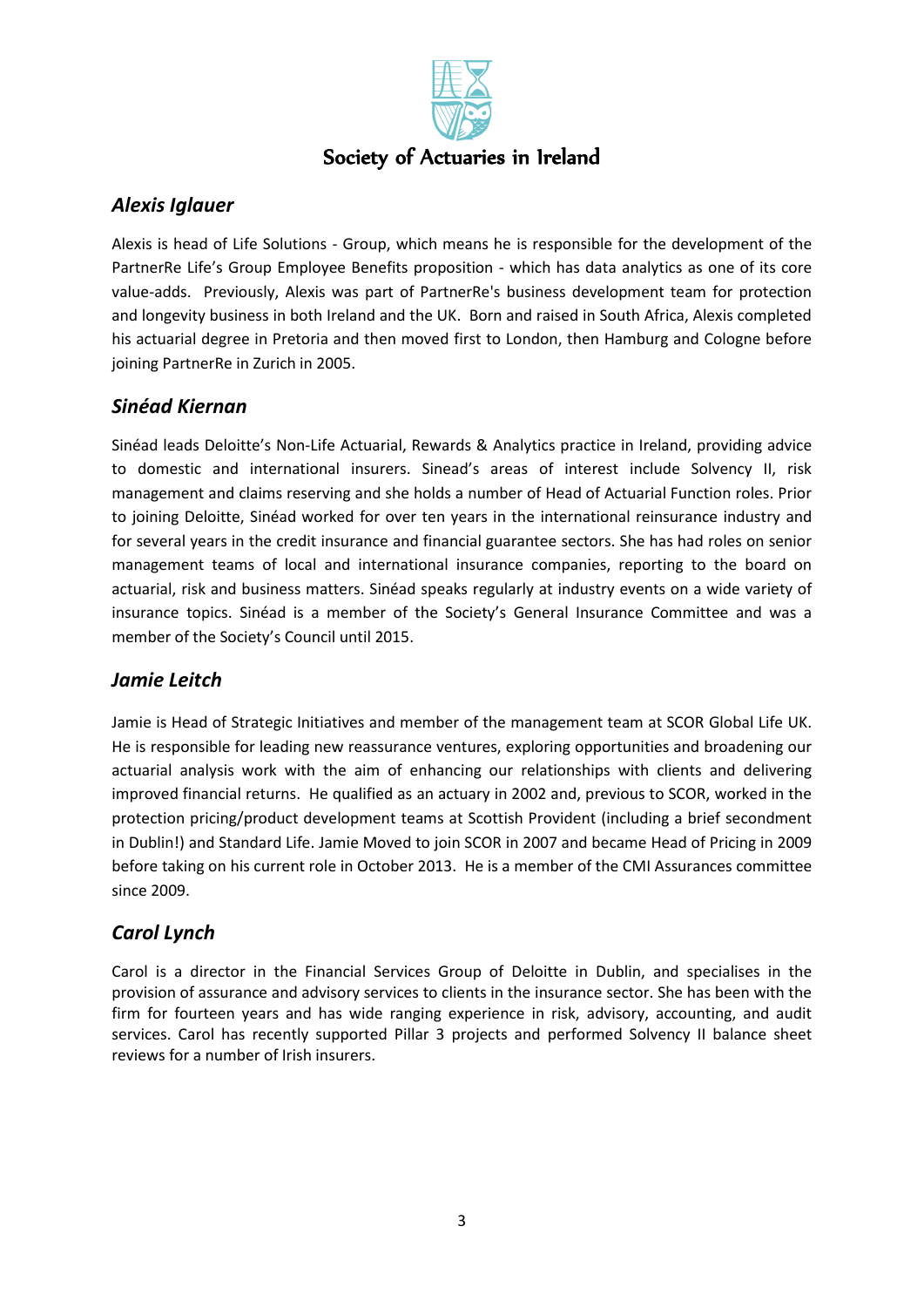

#### *Sarah MacDonnell*

Sarah has over 20 years' actuarial experience in general insurance. She started her career working for General Accident in Hong Kong but has spent most of her time as a consultant, first with Towers Watson, and then with LCP since 2013.

Sarah is active in the Institute and Faculty of Actuaries (IFoA). She has been a core member of the PPO working party since its inception in 2010, and has spoken and written widely on the subject of PPOs. She is also deputy chair of GIROC – the committee responsible for oversight of GI reserving in the UK, and is chair of the Measuring Uncertainty Qualitatively working party.

#### *Gavin Maguire*

Gavin is a Marketing Actuary at SCOR Global Life UK. Previous to SCOR he was Product and Pricing Manager at Irish Life having joined them in 2007 and qualified as an Actuary in 2011. Gavin moved to join SCOR in London in 2015 as a Senior Pricing Actuary before moving to his current role where he is responsible for individual client management in both the UK and Ireland. Gavin holds a degree in Financial and Actuarial Mathematics from DCU.

#### *Gráinne McGuire*

Gráinne is an actuary with the Australian actuarial consultancy Taylor Fry, with over 12 years' experience. She has specialised in the use of statistical models for claim modelling and loss reserving and has co-authored a number of papers on various topics in loss reserving including the use of GLMs, bootstrapping and automatic reserving methods. In the last few years, she has been a member of the Taylor Fry team carrying out the actuarial valuation of the New Zealand social welfare scheme which plays an important role in the management of social welfare liabilities within New Zealand.

#### *Murray McLaren*

Murray is a tax director in Deloitte UK with over 15 years' experience in insurance tax. Murray has designed and implemented tax methodologies for both UK based and international insurers for Solvency II, including providing technical support to internal model companies.

#### *Angela McNally*

Angela is a senior manager in Deloitte, with over 15 years' experience in the life insurance market. Angela leads the actuarial elements of the audit of a number of life insurers. In addition to her audit work, Angela has been involved in a wide range of projects, including Solvency II peer reviews, reviews of governance, reserves and MCEV, and Solvency II related projects.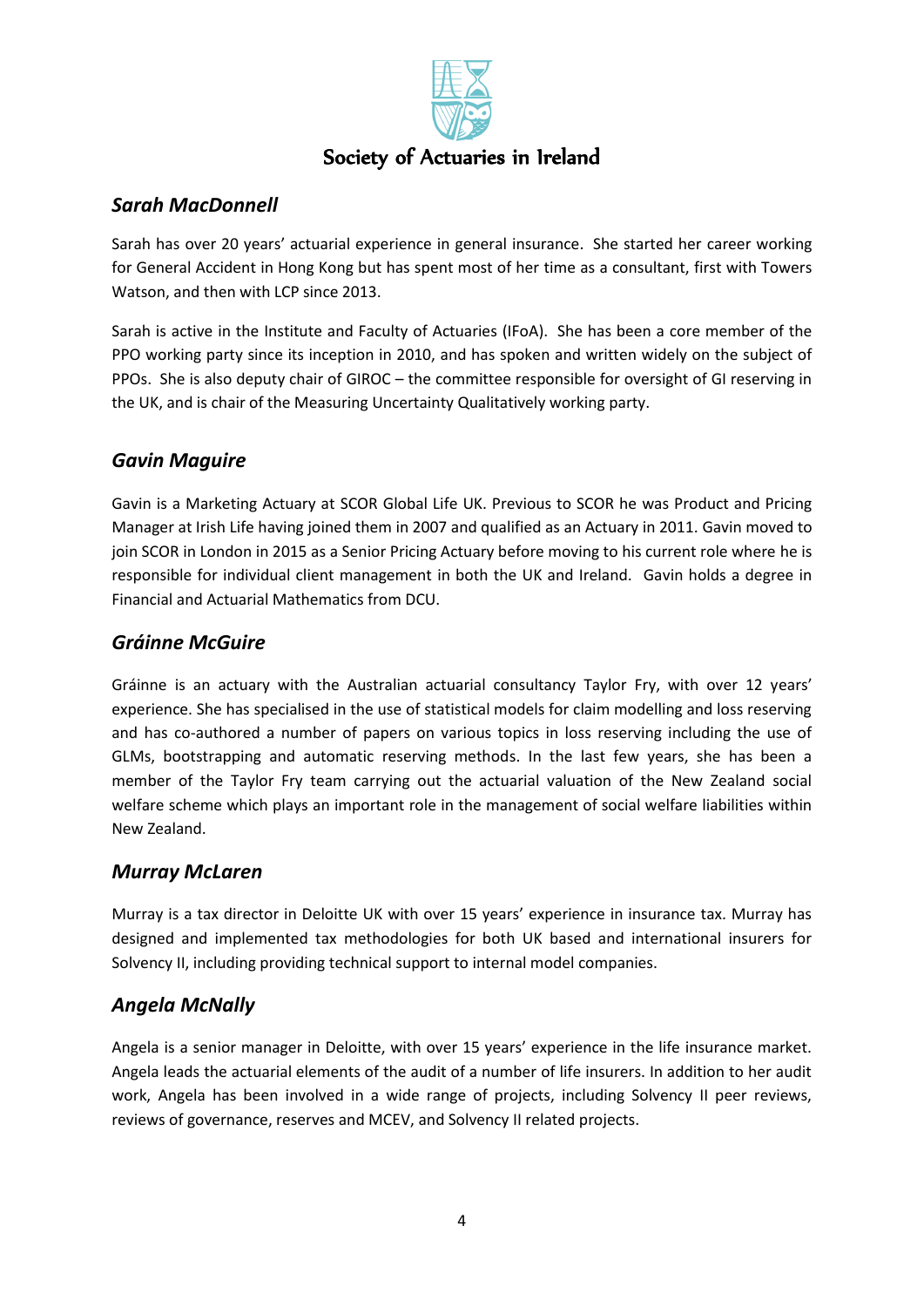

#### *Patrick Meghen*

Patrick is a Consulting Actuary with Milliman, where he has worked since 2010. He has extensive knowledge of Solvency II implementation, particularly for the Life Insurance industry. Patrick has a strong background in Enterprise Risk Management having attained the CERA qualification and advised a number of companies on risk management practices, operational risk and pillar II implementation. He is regularly involved in various Working Parties of both the Society of Actuaries in Ireland and the Institute & Faculty of Actuaries, and currently sits on the Institute & Faculty of Actuaries Cyber Risk Working Party.

#### *Ross Mitchell*

Ross is a Corporate Distribution Manager with Zurich Life Assurance plc responsible for managing key relationships with employee benefit consultancies and developing employee benefit solutions for customers. He is a qualified actuary with an Executive MBA from UCD Michael Smurfit Graduate School of Business and previously worked for Towers Watson and Mercer.

#### *Colin Murphy*

Colin is a Fellow of the Society of Actuaries in Ireland with over 9 years of experience in the life insurance sector. Colin joined Deloitte in 2012, and is a senior manager in its Actuarial, Rewards and Analytics department. Colin started his career in Aviva, where he performed a number of roles, in the Irish insurance entity, European hub and Reinsurance division.

Colin is an active member of the Society's demography committee and recently presented on the topic of "The Impact of the 2009/2010 European Debt Crisis on Mortality Trends". He was also a member of the committee on the treatment of Italian tax under Solvency II.

#### *Kevin Murphy*

Kevin retired as the Group Chief Executive of Irish Life in 2013 and currently sits on the boards of a range of financial services companies in Ireland and UK as a chairman and as an independent nonexecutive director. He was previously President of the Society of Actuaries in Ireland in 2009/2010.

#### *Maaz Mushir*

Maaz is an Actuary and CERA with 12 years of experience in Life Insurance and Actuarial Consulting. Since joining Deloitte in 2012, Maaz has primarily focussed on advising UK and Irish insurers in implementing their Solvency II projects across all three Pillars. Over the last two years, Maaz has supported a number of insurers in Ireland to prepare and comply with the Pillar 3 requirements of Solvency II.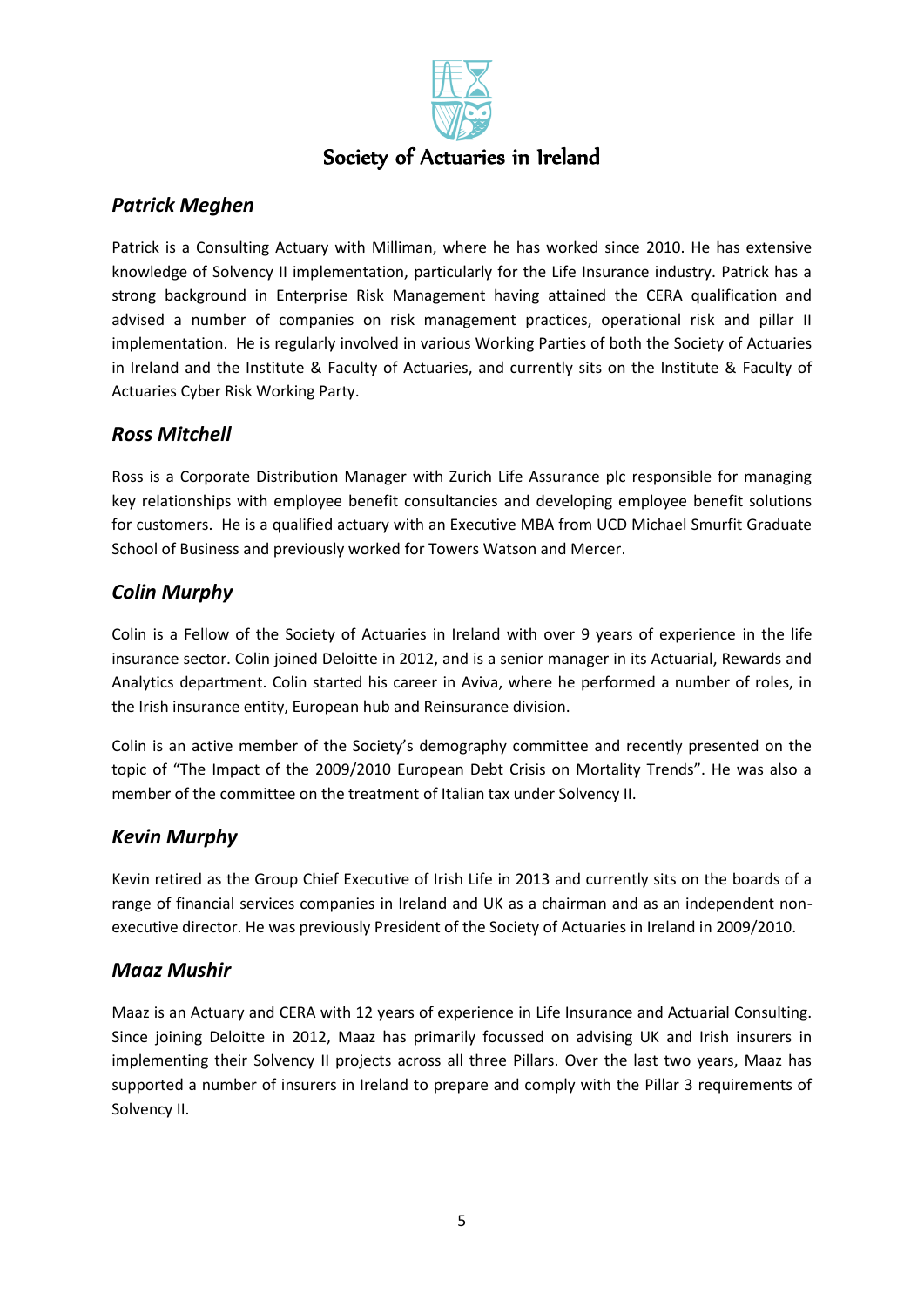

### *Padraic O'Malley*

Padraic is a Principal with the Dublin office of Milliman, which he joined in 2002. He has worked extensively on risk management and Solvency II and acts as CRO and HoAF for a number of insurance and reinsurance companies. Padraic is a member of Council with the Society of Actuaries in Ireland and is a former chair of the Society's ERM committee.

#### *Eamonn Phelan*

Eamonn is a Principal with Milliman, where he has worked since 2007. Prior to this, he held actuarial roles in mature and start-up organisations, operating both in the domestic and cross border life assurance markets. He holds a number of Head of Actuarial Function roles under Solvency II, and is involved in a wide range of actuarial and risk management work. He is a former chairman of the ERM Committee of the Society of Actuaries in Ireland and is regularly involved in various Working Parties of both the Society of Actuaries in Ireland and the Institute & Faculty of Actuaries. Eamonn has extensive experience of Solvency II implementation for life insurance undertakings, together with a strong background in enterprise risk management.

#### *Nathan Powell*

Nathan is a tax director in Deloitte UK and has worked with a broad range of insurers advising on tax in the Solvency II base balance sheet and SCR. He was a member of an ABI group with engaged with the PRA on Solvency II tax matters in 2015.

#### *Stuart Redmond*

Stuart is a consulting actuary and Senior Manager with Deloitte's Actuarial, Rewards and Analytics practice in Dublin. He has over 10 years of experience in the life assurance industry in Ireland. Prior to joining Deloitte, Stuart worked in a variety of roles with Irish Life Assurance primarily focused on investment and product design work. Stuart is a member of the Society of Actuaries in Ireland Finance and Investment Committee and a regular speaker at Society events. He is also a Chartered Financial Analyst (CFA).

#### *Ciara Regan*

Ciara leads Deloitte Ireland's life actuarial practice. Ciara is responsible for developing and delivering actuarial, analytics and other related services to the life sector, with over 20 years of experience across life assurance, reinsurance and consulting. She is a Fellow of the Society of Actuaries in Ireland and a Chartered Director with the Institute of Directors.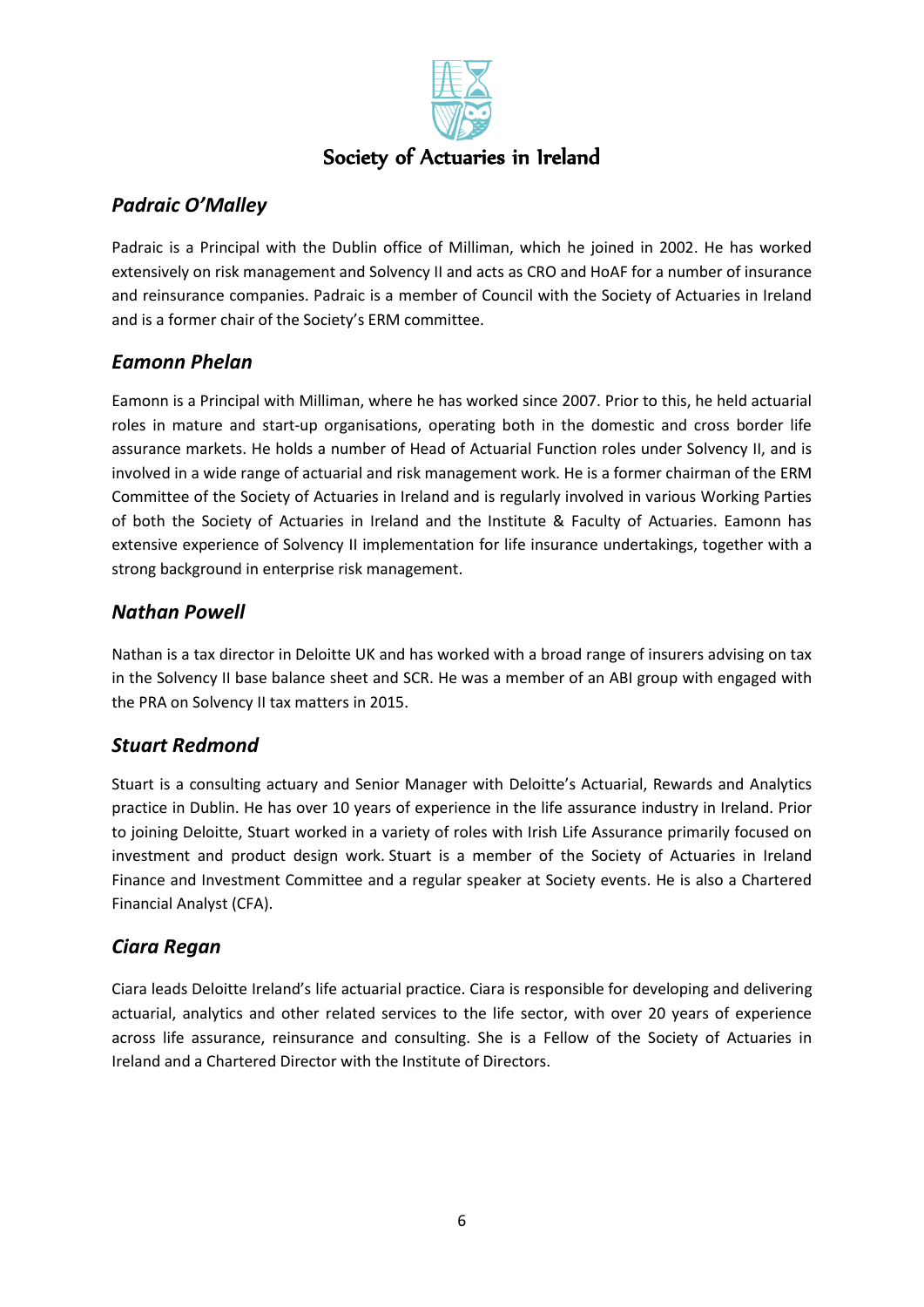

#### *Padraic Sheerin*

Padraic is vice president, data analytics in Prudential's U.S. Customer Office. He is responsible for leading data science initiatives for the Individual Life Insurance business and leading the data science group in Prudential's wholly-owned subsidiary, Pramerica, based in Letterkenny, Ireland.

Padraic joined Prudential in 2014 and is currently leading two initiatives; the first is focused on improving the retention & profitability of Term Life customers by building predictive models to quantify consumer lapse behaviour and the second is using machine learning algorithms to predict a customer's underwriting risk using limited application data and third-party data, with a goal to mitigate the requirement for medical exams, fluids and many questions during the underwriting process.

Padraic previously lead a predictive analytics group for P&C Insurer, Allstate, where as a data scientist his focus was on advanced analytics projects across the areas of pricing, risk selection, credit scoring, fraud detection, consumer demand modelling & optimization of distribution footprints.

Padraic is a Mathematics & Statistics graduate from Queen's University, Belfast. He is a patent holder and a previous winner of Belfast Telegraph Young Business Person of the Year.

#### *Nick Spencer*

Nick is a director based in London with over 20 years industry experience roughly equally split between asset managers and advisors. He has work with a wide range of European and Middle Eastern clients. Nick focuses on our UK large market clients helping them access the best of Russell's expertise and experience. He joined Russell's London Office in 2011 and is a member of the EMEA Regional Asset Allocation Committee. Nick is also a Fellow of the Institute of Actuaries and holds a first class degree in mathematics from Cambridge University

#### *Dr Virginia Stewart*

Dr. Virginia is a lecturer of Business & Society at the Michael Smurfit Graduate Business School. She earned a doctorate in Business Administration from the University of North Carolina at Chapel Hill and conducts research on team dynamics, behavioural ethics, and employee attachment to an employer.